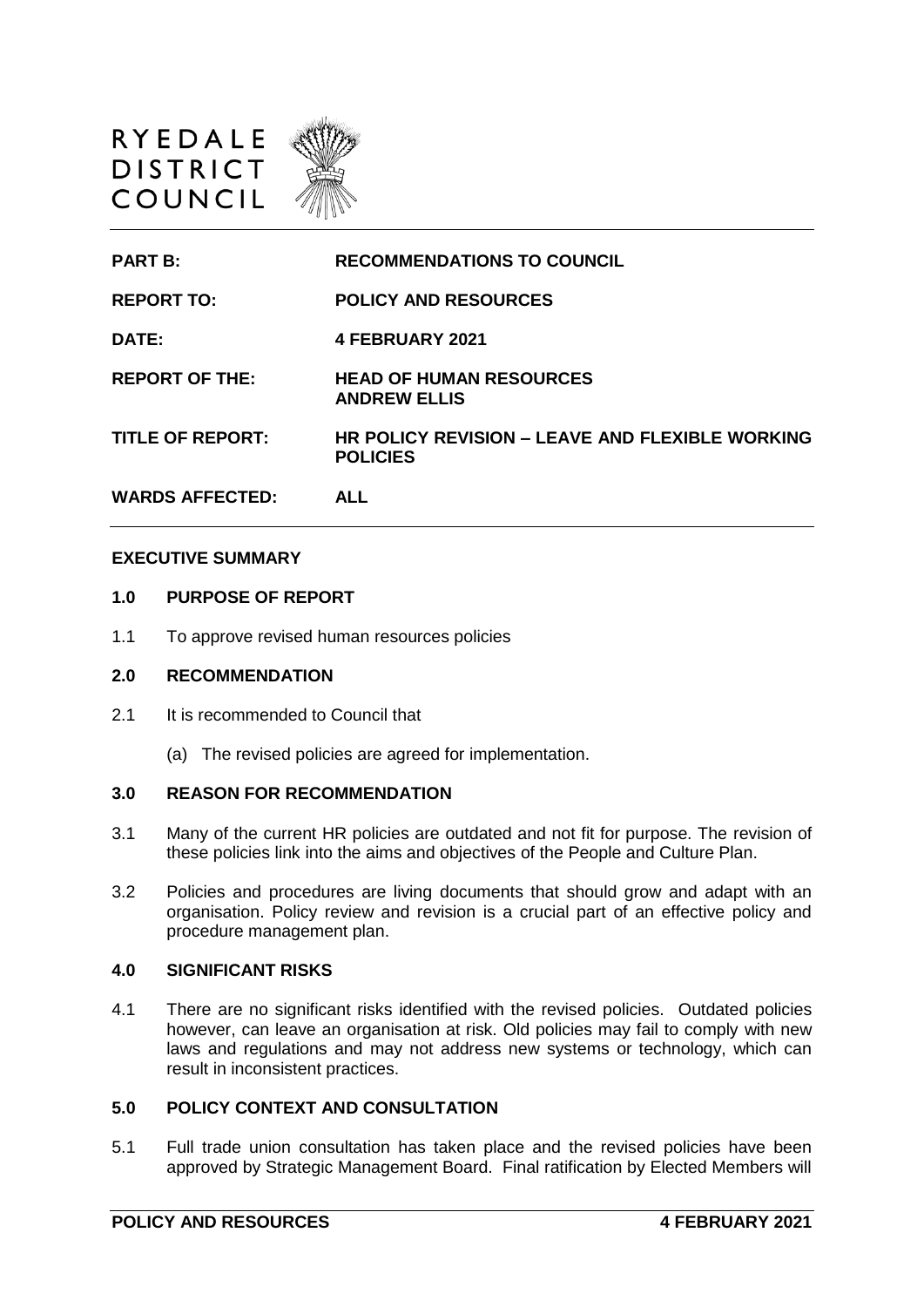complete the consultation process prior to implementation.

# **REPORT**

# **6.0 REPORT DETAILS**

6.1 HR policies are a written description of rights and responsibilities of employers and employees. If a policy is well developed and clearly written, it helps communication with employees, clarifies expectations and makes sure that everyone is treated in a consistent and fair way. These are all important factors for creating a desirable culture for the organisation, and they minimise exposure to legal risk.

## 6.2 Leave Policy

The revised leave policy brings together information, guidance and entitlements from numerous other documents on the various types of leave employees are able to access. It covers the authorities' legal obligations to provide time off in various circumstances, plus any additional entitlements commonly paid in public sector organisations, for example, compassionate leave, jury service, medical appointments, bereavement leave and annual leave and provides information for managers and staff concerning a plethora of various situations.

It should be noted that Maternity, Paternity, Adoption, Shared Parental Leave and Parental Leave will be covered in a separate policy, under the heading Family Leave, which is also under review and will follow for SMB's perusal shortly.

#### 6.3 Flexible Working Policy

The 'right to request' flexible working is a statutory entitlement for any employee with 26 weeks continuous service, however this policy has been written with this as a day one right. The policy details various flexible working options such as flexitime, jobshare, compressed hours, term time working and how to manage a request, both from an employee's and manager's perspective, including the right to appeal a decision.

## **7.0 IMPLICATIONS**

- 7.1 The following implications have been identified:
	- (a) Financial There are no additional financial implications on the Council from the policy revision.
	- (b) Legal None
	- (c) Other (Equalities, Staffing, Planning, Health & Safety, Environmental, Crime & Disorder) None, other than as stated above

# **Name of Head of Service Andrew Ellis Job Title Head of HR**

| <b>Author:</b> | Emma Lawer, Senior HR Business Partner |
|----------------|----------------------------------------|
| Telephone No:  | 07773 638430                           |